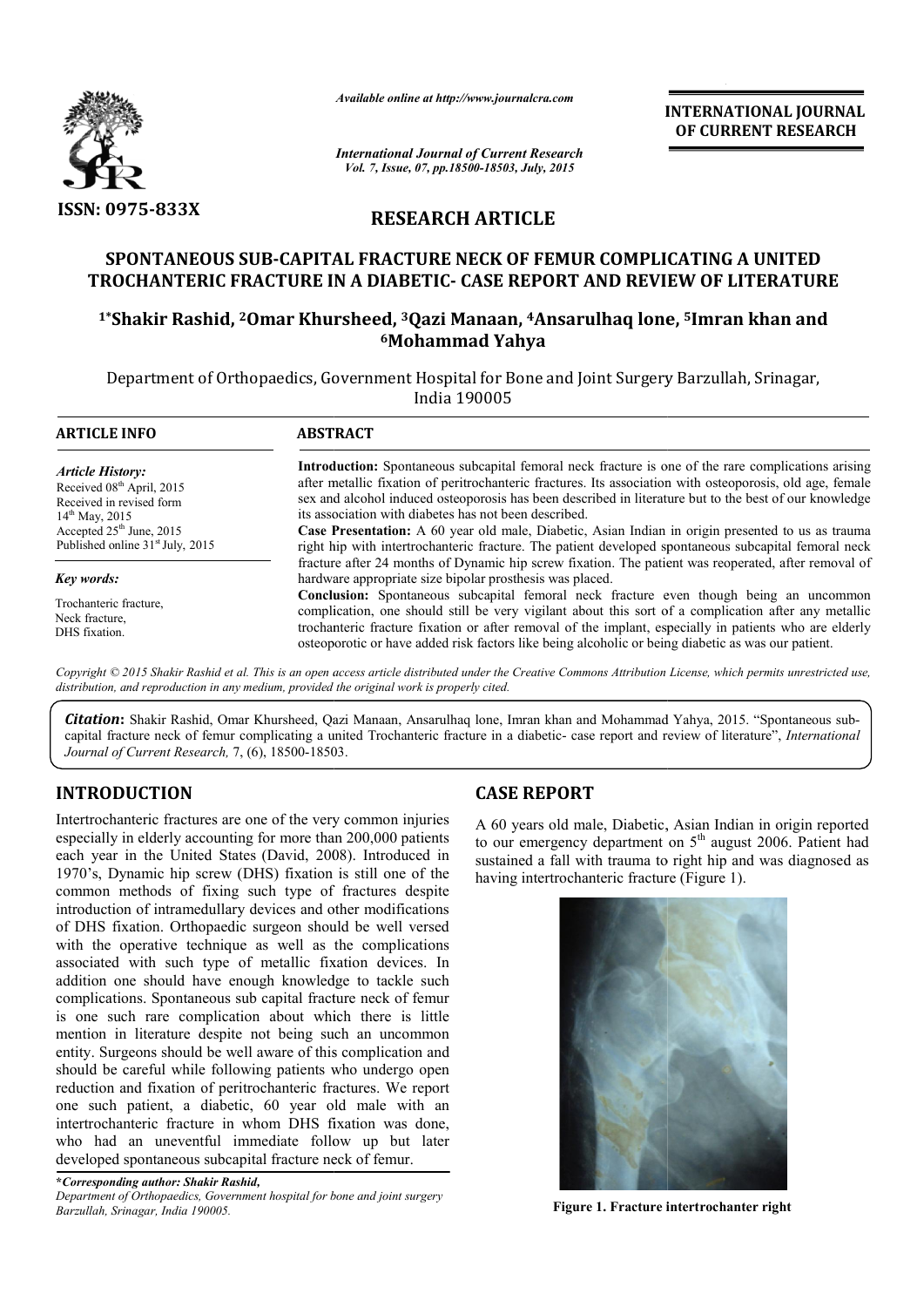The patient was operated and fracture was fixed using a dynamic hip screw fixation -135 angled 4 hole plate with dynamic hip screw fixation -135 angled 4 hole plate with 80mm Richard's screw (Figure 2 and Figure 3). Immediate post-operative period was uneventful. Patient was full weight bearing by 5 months and fracture united. 24 months after surgery, patient started with pain same hip. There was no antecedent history of trauma associated with this pain. X showed sub capital fracture neck of femur with a united showed sub capital fracture neck of femur with a united intertrochanteric fracture (Figure 4). The patient was reoperated. Removal of hardware was done. After preparing the stem, appropriate size bipolar prosthesis was placed. operative period was uneventful. Patient was full weight<br>ng by 5 months and fracture united. 24 months after<br>ry, patient started with pain same hip. There was no<br>edent history of trauma associated with this pain. X-ray



**Figure 2 and 3. Intra operative pictures showing placement of the screw (note no neck fracture is present)**



**Figure 4. Fracture neck of femur with a united trochanteric fracture**

## **DISCUSSION**

There have been cases reported on spontaneous development of fracture neck of femur and its association with some sort of fixation of peri-trochanteric fractures. Whether be it use of There have been cases reported on spontaneous development<br>of fracture neck of femur and its association with some sort of<br>fixation of peri-trochanteric fractures. Whether be it use of<br>zickel nail fixation (Ross, 1980), Mcl (Baker, 1975; Mariani, 1989; Wilson-MacDonald, 1985), ender's nails (Chan, 1986) or AO blade plate fixation (Cameron *et al.,* 1975) all have been reported as leading to this complication. After going through the literature, cases reported with sub-capital fracture femoral neck subsequent to the fixation of trochanteric fractures can be divided into three broad categories. One group belongs to those in whom after a (Cameron *et al.*, 1975) all have been reported as leading to this complication. After going through the literature, cases reported with sub-capital fracture femoral neck subsequent to the fixation of trochanteric fractur develops a spontaneous neck fracture with hardware still in the bone. Second one is a similar patient but fracture neck of femur occurs after removal of hardware. Third group of patients are those in whom after a trochanteric fracture is united, hardware is still in the bone, fracture neck of f occurs after sustaining an antecedent trauma. Second one is a similar patient but fracture neck of occurs after removal of hardware. Third group of are those in whom after a trochanteric fracture is hardware is still in the bone, fracture neck of femur

Parker and Walsh described 4 cases 1993, all female, aged 75 to 89 with an interval of 5 to 36 months between a trochanteric fracture and development of spontaneous neck fracture. Heck *et al*. 1996 describes 4 patients with femoral neck fracture following intertrochanteric fracture. Though they believed one case to be clearly traumatic, rest of the three, they believed could have been caused by multiple factors-elderly female and osteoporosis (Parker and Walsh Walsh, 1993). Fairband *et al*. 1993 described a case with spontaneous sub-capital fracture femoral neck complicating a united peri-trochanteric fracture. The patient was 82 year oldfemale and spontaneous neck fracture occurred after 9 months of fixation of trochanteric fracture occurred after 9 months of fixation of trochanteric fracture (Fairbank *et al.*, 1993). Gogan *et al* described a similar case, 42 year old male. He attributed the development of 42 year old male. He attributed the development of spontaneous neck fracture after peri-trochanteric fixation to the chronic alcohol induced osteoporosis (Gogan *et al.,* 1988). Mariani and Rand described 3 cases of sub capital femoral neck fracture using DHS, McLaughlin, Ender nail. They attributed it to the osteoporotic bone and improper placement of the implant. with an interval of 5 to 36 months between a trochanteric<br>re and development of spontaneous neck fracture. Heck<br>1996 describes 4 patients with femoral neck fracture<br>ing intertrochanteric fracture. Though they believed one<br> orded parameters of a procedure case of  $\theta$  case is the *capital* diabetic-orde and  $\theta$  case of  $\theta$  case of  $\theta$  case of  $\theta$  case of  $\theta$  case of  $\theta$  case of  $\theta$  case of  $\theta$  case of  $\theta$  case of  $\theta$  case of  $\theta$  c

The case, which occurred after DHS fixation, was 82 years old female and spontaneous fracture neck occurred after 7 months of fixation (Mariani, 1989). Wolf and Kessler described a case of a 79 years old female who sustained a fracture neck of femur after 3 months of trochanteric fracture fixation without neck fracture using DHS, McLaughlin, Ender nail. They attributed it to the osteoporotic bone and improper placement of the implant.<br>The case, which occurred after DHS fixation, was 82 years old female and spontaneous fract treated for intertrochanteric fractures and where followed up to 5 years. They found 7 fractures of the subcapital femoral neck, 5 years. They found 7 fractures of the subcapital femoral neck, all were women 74 to 92 years of age. Fractures occurred 4-36 months after fixation of trochanteric fractures. They concluded months after fixation of trochanteric fractures. They concluded that high grade osteoporosis to be most important predisposing factor in spontaneous development of subcapital femoral neck fracture after healed intertrochanteric hip fracture. They also concluded that with regard to the placement of the screw, factor in spontaneous development of subcapital femoral neck fracture after healed intertrochanteric hip fracture. They also concluded that with regard to the placement of the screw, spinal score, age, ambulation, height, fracture were not significant ( (Kanai *et al.,* 1999). Lung *et al* reported 5 cases of spontaneous neck fracture, all female 77 to 90 years of age. Fracture neck of femur occurred after 2 months to 36 months of trochanteric fixation. They believed that advanced age, female gender, osteoporosis, smaller size of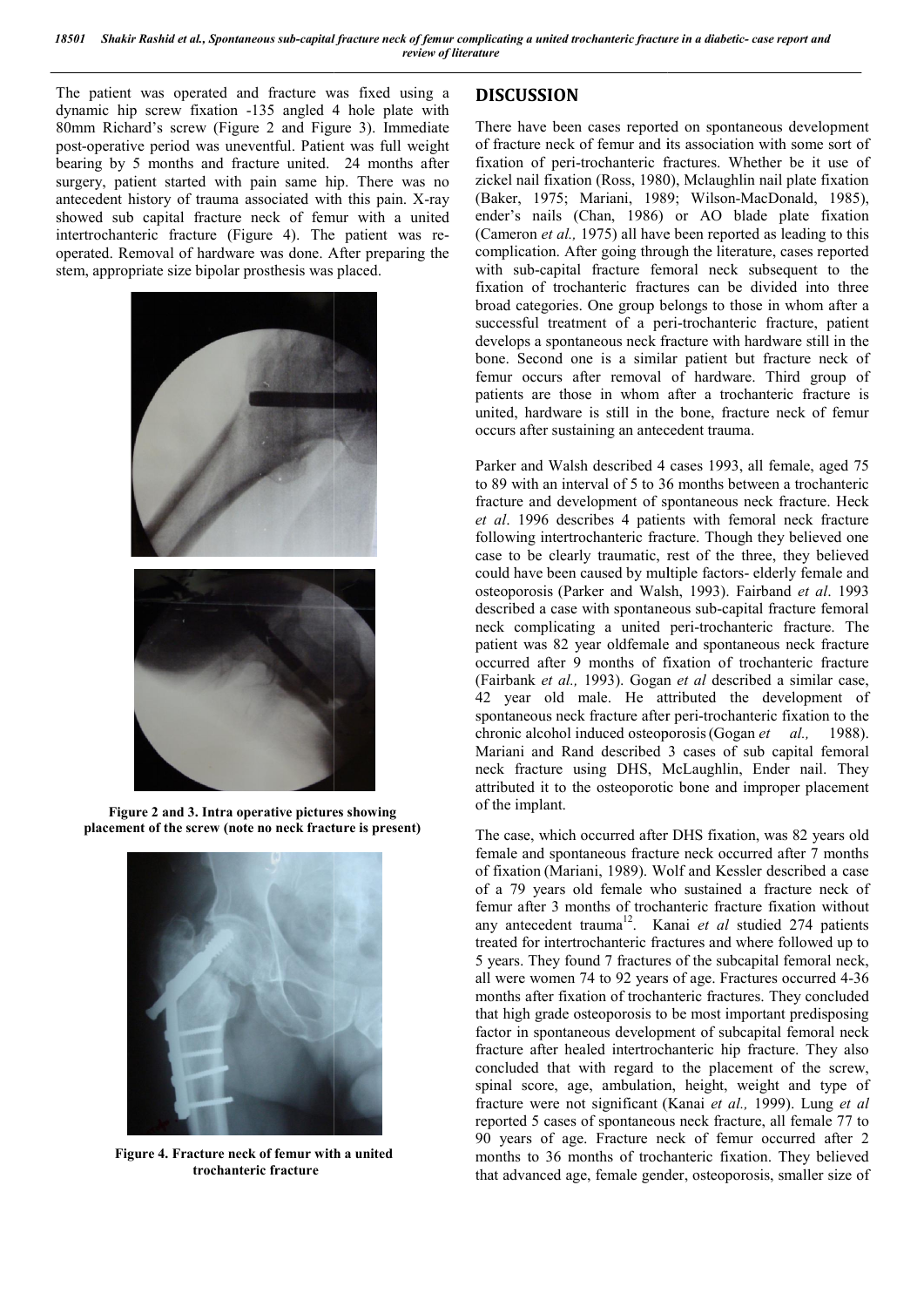the femoral neck and head, and basicervical type of fracture to be important risk factors for the development of a spontaneous neck fracture (Lung *et al.,* 2007). Arrington *et al* reported a case 86 years old female with a spontaneous neck fracture after 4 months of trochanteric fixation. They believed that this complication could be prevented by making a deeper placement of the dynamic hip compression lag screw to within 5mm- 8 mm of the subchondral bone (Arrington, 1999). There have been cases reported regarding spontaneous fracture neck of femur in a healed trochanteic fracture following removal of hardware. Buciuto *et al*. after studying 233 patients of peritrochanteric fractures reported development of a spontaneous neck fracture in 7 patients in whom hardware was removed after an average period of 20.5 months. Among them four of the seven patients had been treated with the fixed angle blade plate and three with the sliding screw plate. The mechanism of this sort of complication as per them was unknown (Buciuto, 1997). Kukla *et al.* 2001 studied the biomechanics of the femur after implant removal. Removal of the Gamma nail decreased the resistance to fracture of the femoral neck by about 41% compared to the 20% of dynamic hip screw (DHS). The lag screw diameters of the DHS, PFN, and Gamma nail are 8, 11 and 12 mm, respectively. When the diameter of the lag screw reaches a certain size, the incidence of fracture increases geometrically. Their findings demonstrate that removing relatively big implants such as standard gamma interlocking nails (SGN) can cause serious complications such as femoral neck fractures. They therefore recommend to leave this type of device in place even after fracture healing except in cases of deep and chronic infection (Kukla *et al.,* 2001).

The spontaneous development of fracture neck of femur after a healed trochanteric fracture in our case cannot be explained on the basis of patient parameters, which are known to be associated with such type of complication. Since our patient was a 60 years old male, he did not fit in the typical description of an elderly looking osteoporotic female who are prone to get such type of fractures as described in literature. Because our patient was diabetic on oral hypoglycaemics, it could be a reason for the spontaneous development of neck fracture in him. Hou *et al* described effects of severe diabetes and insulin on the femoral neck of immature rats. As per them rats with severe insulin-dependent diabetes had significantly lower total body mass than did control rats, as well as significantly less femur mass, femur length, total-bone crosssectional area, and cortical-shell cross-sectional area. Insulin therapy ameliorated some, but not all, of the detrimental effects of diabetes on femoral neck geometry (Hou *et al.,*  1993). Krakauer *et al*. in a 12 year prospective study, showed that diabetic humans have a reduced bone forming capacity due to diminished osteoblastic activity compared with normal individuals (Krakauer *et al.,* 1995). Also patients with diabetes exhibit reduced bone mineral density as measured by dual xray absorptiometry of the lumbar spine and proximal femur (Muntoz-Torres, 1996).

### **Conclusion**

Spontaneous development of femoral neck fracture after using any sort of metal for peri-trochanteric fracture fixation is a rare complication. Though being uncommon one should be very vigilant about this sort of a complication after trochanteric

fracture fixation or after removal of the implant, especially in patients who are elderly osteoporotic or have added risk factors like being alcoholic or being diabetic as was our patient. Further this sort of a complication of trochanteric fracture fixation should have a mention in standard textbooks of Orthopaedics.

**Conflict of interest statement**: The authors declare that they have no competing interest

**Consent:** Written informed consent was obtained from the patient for publication of this case report and accompanying images.

**Acknowledgements:** Nil

**Source of Funding:** Self

### **REFERENCES**

- Arrington, E. D. and Davino, N. A. 1999. Subcapital femoral neck fracture after closed reduction and internal fixation of an intertrochanteric hip fracture: a case report and review of the literature. *Am J Orthop.,* Sep; 28(9):517-21.
- Baker, D. M. 1975. Fractures of the femoral neck after healed intertrochanteric fractures: a complication of too short a nail plate fixation. Report of three cases. *J Trauma,* 15:73– 81.
- Buciuto, R., Hammer, R. and Herder, A. 1997. Spontaneous subcapital femoral neck fracture after healed trochanteric fracture. *ClinOrthopRelat Res*., Sep; (342):156-63.
- Cameron, H. U., Pilliar, R. M., Hastings, D. E. and Fornasier, V. L. 1975. Iatrogenic subcapital fracture of the hip: a new complication of intertrochanteric fractures. *ClinOrthopRelat Res.,* 112:218–20.
- Chan, K. M. and Tse, P. Y. 1986. Late subcapital fracture of the neck of the femur--a rare complication of Ender nailing. *J Trauma,* 26:196–8.
- David, G. 2008. LaVelle Fractures of Hip: Campbell's operative orthopaedics. eleventh edition, Mosby Inc Pennsylvania pp 3239.
- Fairbank, A. C., Ellis, M. and Jinnah, R. H. 1993. Spontaneous subcapital femoral neck fracture complicating a healed pertrochanteric fracture: aetiology and ease of diagnosis is not as previously thought. *Injury.* 1993 Dec; 24(10):692-4.
- Gogan, W. J., Daum, W. J., Simmons, D. J., Evans, E. B. 1988. Subcapital fracture of the hip following an intertrochanteric fracture. A case report and literature review*. ClinOrthopRelat Res.,* Jul;(232):205-9
- Heck, B. E., Ebraheim, N. A., Bielski, R. J. and Jackson, W. T. 1996. Femoral neck fracture following intertrochanteric fracture. *J Arthroplasty*., Oct;11(7):873-9.
- Hou, J. C., Zernicke, R. F. and Barnard, R. J. 1993. Effects of severe diabetes and insulin on the femoral neck of the immature rat. *J Orthop Res.,* Mar; 11(2):263-71.
- Kanai, H., Igarashi, M., Yamamoto, S. and Oda, H. 1999. Spontaneous subcapital femoral neck fracture complicating a healed intertrochanteric fracture. *Arch Orthop Trauma Surg.,* 119(5-6):271-5.
- Krakauer, J. C., McKenna, M. J., Buderer, N. F. *et al*. 1995. Bone loss and bone turnover in Diabates. *Diabetes,* 44 (7): 775-782